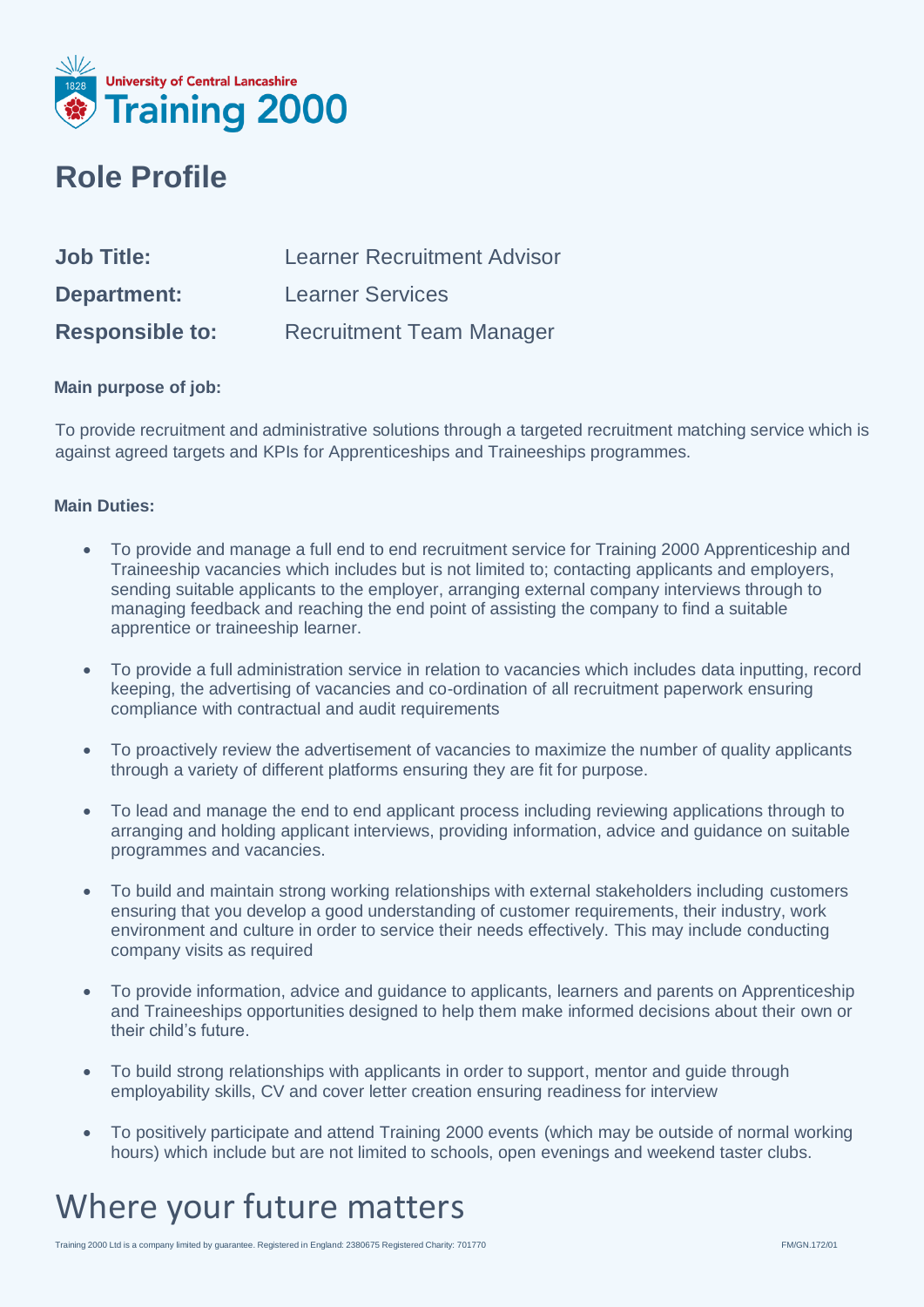

- To achieve and exceed monthly targets and KPI's, in line with the business strategy and forecasted figures.
- To continually promote and supporting the Training 2000 brand which includes driving learner applications and business development.
- To work effectively and proactively with all internal and external stakeholders ensuring that progress is reported regularly and both future and existing learners receiving an outstanding service and experience
- To demonstrate knowledge and compliance with regards to GDPR and all associated Data Protection legislation. This includes having due regard for any personal data that you may come into contact with in your role which includes learners/ customers/ staff, especially when using portable or personal devices (laptops and mobile phones) or when working remotely, in order to keep data secure and confidential.
- To keep up to date with all GDPR and data protection policies and legislation and understand and report any data security breaches promptly to the appropriate persons.
- To undertake any other duties required as deemed necessary by the Recruitment Team Manager or Delivery Manager.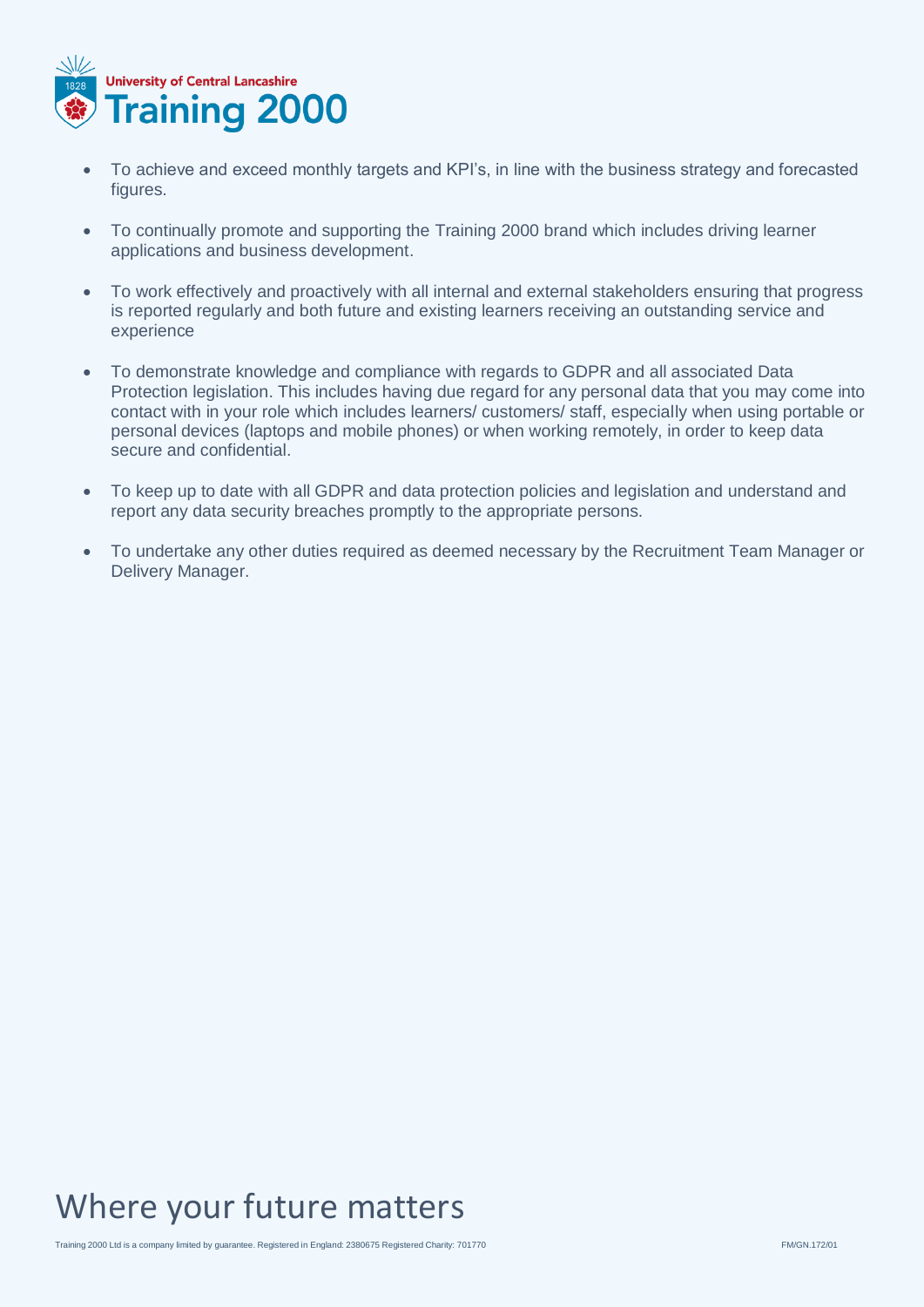

### **Person Specification**

| <b>Job Title:</b>      | <b>Learner Recruitment Advisor</b> |
|------------------------|------------------------------------|
| <b>Department:</b>     | <b>Learner Services</b>            |
| <b>Responsible to:</b> | <b>Recruitment Team Manager</b>    |

| <b>Criteria</b>                    | <b>Essential requirements</b>                                                                                                                                                                                                                                                                                                                                                                                                                                                                                                                                                                                                                                                                                                                                                                                                                                             | <b>Desirable requirements</b>                                                                                                                                                                                                                                                                                                                                                                               |
|------------------------------------|---------------------------------------------------------------------------------------------------------------------------------------------------------------------------------------------------------------------------------------------------------------------------------------------------------------------------------------------------------------------------------------------------------------------------------------------------------------------------------------------------------------------------------------------------------------------------------------------------------------------------------------------------------------------------------------------------------------------------------------------------------------------------------------------------------------------------------------------------------------------------|-------------------------------------------------------------------------------------------------------------------------------------------------------------------------------------------------------------------------------------------------------------------------------------------------------------------------------------------------------------------------------------------------------------|
| Knowledge &<br>Qualifications      | To be fully competent in the use<br>and application of all Microsoft<br>applications.<br>Basic knowledge or<br>$\bullet$<br>understanding of policies and<br>procedures relating to<br>apprenticeship training and<br>funding.                                                                                                                                                                                                                                                                                                                                                                                                                                                                                                                                                                                                                                            | Knowledge, experience or<br>qualification in Customer<br>Service.                                                                                                                                                                                                                                                                                                                                           |
| Skills &<br>Relevant<br>Experience | Demonstrates a positive and<br>$\bullet$<br>proactive approach in anticipating<br>customer requirements and<br>delivers to high standards of<br>customer satisfaction.<br>Strong administration skills in the<br>$\bullet$<br>handling and completion of all<br>learner and departmental<br>documentation.<br>Experience of working towards<br>$\bullet$<br>challenging monthly targets to<br>achieve business and department<br>goals.<br>Demonstrates strong planning<br>$\bullet$<br>and coordination skills in such<br>activity as booking interviews.<br>Demonstrates strong experience<br>$\bullet$<br>of, and the ability to working in a<br>fast paced, flexible and<br>professional customer and<br>administration environment.<br>To have experience of outbound<br>$\bullet$<br>call campaigns, generating new<br>business with new and existing<br>Companies. | Demonstrate strong IT<br>$\bullet$<br>capability in the use and<br>application of all Microsoft<br>applications and CRM<br>systems.<br>Experience of working across<br>multiple department<br>specialisms, for example<br>Engineering, Business, IT,<br>Dental etc.<br>Demonstrates highly effective<br>operational organisation and<br>planning skills in the<br>implementation of team<br>business plans. |

## Where your future matters